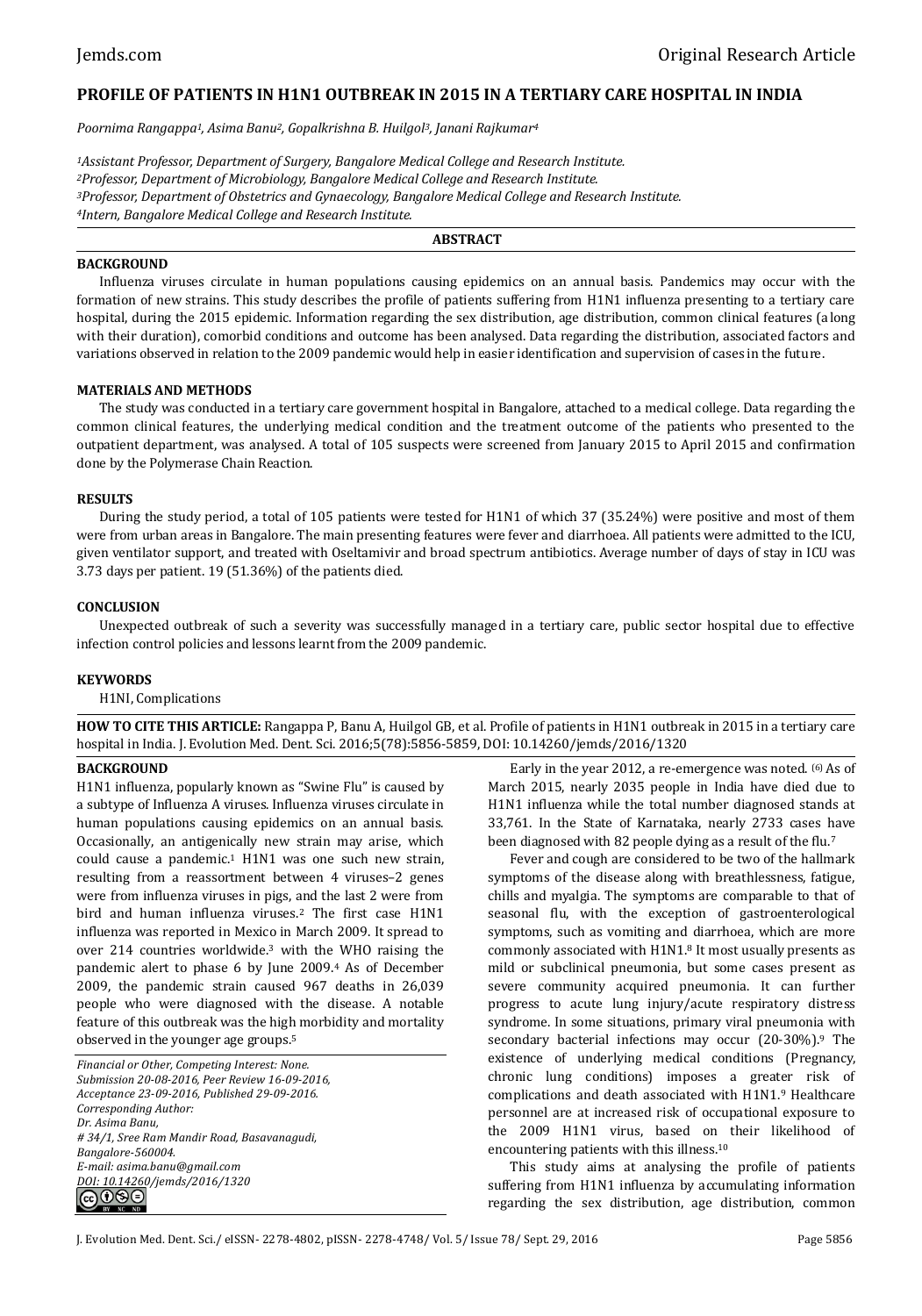clinical features (along with their duration), comorbid conditions and outcome. Information regarding the distribution, associated factors and variations observed in relation to the 2009 pandemic would help in easier identification and supervision of cases in the future.

### **MATERIALS AND METHODS**

The study was conducted in a tertiary care government hospital in Bangalore attached to a medical college. After obtaining permission from the superintendent of the institution, the information regarding the common clinical features, the underlying medical condition and the treatment outcome of the patients who presented to the outpatient department, was analysed. A total of 105 suspects were screened from January 2015 to April 2015. The throat and nasal swabs were collected in viral transport media and were sent to a government designated referral laboratory for testing and confirmation by the Polymerase Chain Reaction.

The patients who presented with flu-like symptoms were categorised into category A (patients with mild fever plus cough/sore throat with or without body ache, headache, diarrhoea and vomiting), category B (in addition to the signs and symptoms of category A), if the patient had high grade fever and severe sore throat or if the patient had one or more of the following high-risk conditions, like children who were less than 5 years old, pregnant women, persons who were aged 65 years or older, patients with lung diseases, heart disease, liver disease, kidney disease, blood disorders, diabetes, neurological disorders, cancer and HIV/AIDS and patients on long-term cortisone therapy and category C (in addition to the above signs and symptoms of categories A and B, if the patient had breathlessness, chest pain, drowsiness, fall in blood pressure, worsening of the underlying chronic conditions and among the small children, irritability, refusal to accept feeds).<sup>11</sup>

### **RESULTS**

During the study period, a total of 105 patients were tested for H1N1 of which 37 (35.24%) were positive, 16 male and 21 females. The age distribution of the patients is represented in Figure 1. Maximum numbers of cases were in the age groups of 30-39 years (8) and 40-49 years.(8)

The main presenting features were fever seen in 25 (67.6%) patients and diarrhoea seen in 24 (64.87%) of the patients who tested positive for H1N1. The distribution of presenting features is given in Figure 2. Most of the patients presented to the hospital with complaints of duration greater than 6 days. The distribution of duration of complaints is given in Figure 3. All of the cases were from Bangalore city, with the exception of one case from a rural area.

All patients were admitted to the ICU, given ventilator support, and treated with Oseltamivir and Broad Spectrum antibiotics. Average number of days of stay in ICU was 3.73 days per patient. 19 (51.36%) of the patients died, 11 of bronchopneumonia and 8 of ARDS. 10 (27.03%) patients who tested positive for H1N1 had associated comorbid conditions (Pregnancy, diabetes mellitus and hypertension).

### **DISCUSSION**

With the fall of the global pandemic in 2010, there have been multiple outbreaks of H1N1 influenza in India in the intervening years.

The present resurgence of pandemic virus cannot be attributed to any single factor at this stage. In our study, a greater number of females were diagnosed positive as compared to males. This was in contrast to a study in Delhi in which males were predominantly affected.<sup>(12)</sup>

However, despite variations in incidence and severity following infection in males and females, the outcome of infection with 2009 H1N1 was generally worse for females, with variations across different communities.<sup>(13-15)</sup>

# **The Skewed Sex Distribution can be Related to Several Factors such as**

- 1. **Occupational Risk**: Healthcare personnel, are at a higher risk of exposure to influenza viruses than the general public. Women are a significant part of this group putting them at a greater risk for contact with influenza. (11)
- 2. **Personal Hygiene:** One of the primary modes of transmission of influenza is through droplet aerosols, via contact. As a results hand washing forms one of the mainstays of preventing transmission, and this practice is significantly better among females.(16)
- 3. **Health Care:** While some studies report that women are more likely to seek medical advice, the quality of care received by them is often inferior compared to that of men, in parts of the world.(17)
- 4. **Comorbid Conditions:** Chronic medical conditions predispose patients to increased influenza-related morbidity.(18) This refers to the dissimilarities in incidence of respiratory, hepatic, cardiovascular, metabolic and immunodeficiency diseases between males and females.
- 5. **Hormones:** Sex hormones vary in their action on the immune system. This may contribute to the variation in sex distribution and the effects of pregnancy in cases of H1N1.
- 6. **Vaccination:** Trials involving the influenza vaccines have shown sex based variations in the rates of vaccination, antibody responses to the vaccines and adverse reactions to the vaccines.<sup>(19)</sup>

In this study of the 37 patients with H1N1, only 5 (13.5%) required ICU admission. This was similar to the findings of Ramakrishna et al in which 22.8% of the patients required ICU treatment.(20)

This is significantly more than a study from Mexico in which 5.6% were admitted to the ICU.<sup>(21)</sup> but comparatively less than the figures from Australia, in which 26.8% were admitted to the ICU.(22)

In our study, most of the patients were in the age group of 30-49 years. However, most studies indicate the greatest disease burden for the 2009 epidemic in younger individuals (less than 25 years).(3, <sup>23</sup>-25)

It is also in contrast to peak periods of seasonal influenza, which is more common among people older than 65 years and those under the age of 5 years.(26)

This may be due to the fact that older people have preexisting immunity to the H1N1 virus as determined by serological and epidemiological studies.(8) In our study, the primary complaints were found to be fever, breathlessness and cough and the other symptoms were sore throat,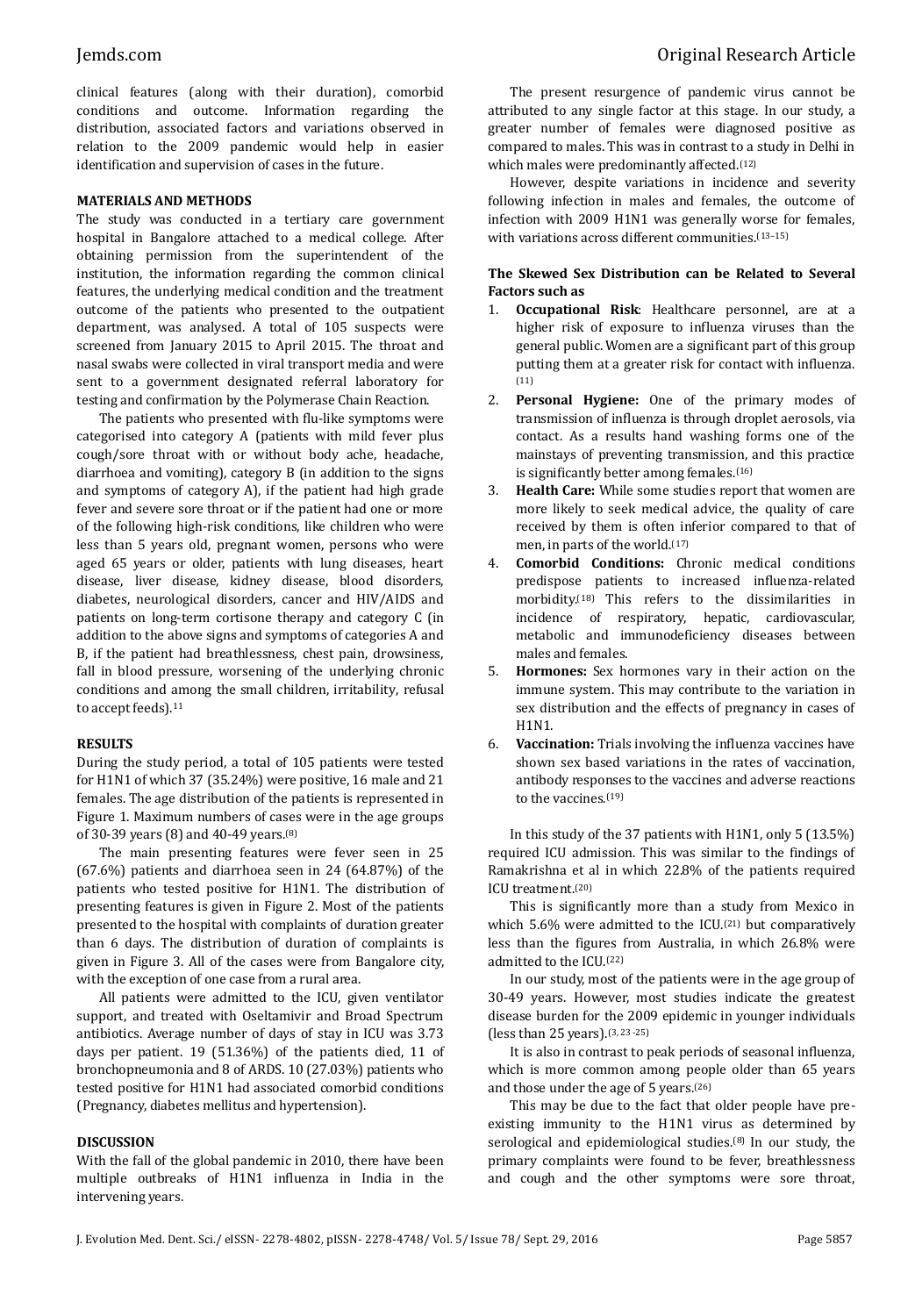headache, myalgia, lethargy/drowsiness, rhinorrhoea and chest pain.

This is in concordance with several studies, which have stated fever and respiratory symptoms to be characteristic of this condition.(6,27-30)

All of the patients had complaints of gastrointestinal symptoms such as pain abdomen, vomiting or diarrhoea. This is in contrast to a study by Tambe et al in which patients reported such complaints in addition to the others listed.(24)

Our study revealed that most of the patients sought medical help after more than 6 days of symptom presentation. This was in concordance with the report by Barclay, which suggested a relatively long period of illness prior to presentation to the hospital.(28)

However, a study by Basha et al revealed that most of the patients presented after two days of symptoms.(29)

A review of literature by Anand et al concluded that the prognosis of the disease was best when treatment started as early as 48 hours after appearance of symptoms.(30)

# **CONCLUSION**

Compared to the 2009 pandemic, 2015 outbreak was more severe and had more morbidity. The healthcare personnel were more aware and better equipped to handle a sudden resurgence. This influenza outbreak affected young people without comorbid conditions, which indicate no prior immunity in the affected population.



|--|--|

| <b>Presenting Feature</b> | <b>Number of Patients</b> |  |
|---------------------------|---------------------------|--|
| Fever                     | 25                        |  |
| Diarrhoea                 | 24                        |  |
| <b>Breathlessness</b>     | 18                        |  |
| Cough                     | 12                        |  |
| Sore Throat               | 7                         |  |
| Headache                  | 5                         |  |
| Myalgia                   | 4                         |  |
| Drowsiness/Lethargy       | 2                         |  |
| Expectoration             | $\overline{\mathcal{L}}$  |  |
| Rhinorrhoea               |                           |  |
| Chest pain                |                           |  |
| <b>Table 1</b>            |                           |  |

| <b>Duration of Complaints</b><br>(in days) | Number of<br><b>Patients</b> |  |
|--------------------------------------------|------------------------------|--|
| $1-2$ days                                 |                              |  |
| 3-4 days                                   |                              |  |
| 5-6 days                                   |                              |  |
| >6 days                                    | 14                           |  |
| Table 2                                    |                              |  |

# **REFERENCES**

1. Knobler SL, Mack A, Mahmoud A, et al. The threat of pandemic influenza: are we ready? Workshop summary. The story of influenza. Washington (DC): National Academies Press (US) 2005.

<http://www.ncbi.nlm.nih.gov/books/NBK22148/>

- 2. 2009 H1N1 Flu (Swine Flu) and you. http://www.cdc.gov/h1n1flu/qa.htm
- 3. World Health Organization. Pandemic (H1N1) 2009 update 109. Geneva: WHO, 2010. www.who.int.
- 4. Novel H1N1 flu: background on the situation. http://www.cdc.gov/h1n1flu/background. htm.
- 5. Pandemic influenza A (H1N1). Epidemiological trends, November case fatality ratio. http://www.mohfw-H1n1.nic.in/epidemiological.html
- 6. Kumar TCN, Shivakumar NS, Deepak TS, et al. H1N1 infected patients in ICU and their clinical outcome. North American Journal of Medical Sciences 2012;4(9):394-8.
- 7. Swine flu in India: 2,035 succumb to the H1N1 virus. 2015. http://www.thehealthsite.com/news/swine-fluin-india-2035-succumb-to-the-h1n1-virus.
- 8. Center for Disease Control. 2009 H1N1 early outbreak and disease characteristics. CDC, Atlanta: 2009. http://www.cdc.gov/h1n1flu/surveillanceqa.htm
- 9. Rothberg MB, Haessler SD, Brown RB. Complications of viral influenza. Am J Med 2008;121(4):258-64.
- 10. Banu A, Sathishchandra H, Anand M. Outbreak of H1N1 influenza among the health care personnel in a tertiary care hospital. Journal of Clinical and Diagnostic Research 2011;5(6):1234-6.
- 11. Nelliyanil M, Basha R, Sharada MP. Profile of the novel flu patients who were admitted to two government hospitals in Bangalore. AMJ 2010;3(6):340-3.
- 12. Kumar B, Pati DR, Khanna M, et al. Age-sex distribution and seasonality pattern among influenza virus infected patients in Delhi, 2009-2010. Indian Journal of Community Medicine 2012;37(1):57-8.
- 13. World Health Organization. Influenza Pandemic (H1N1) 2009. Geneva: WHO, 2009:1-5. http://www.who.int/bulletin/volumes/89/7/11- 086173.pdf
- 14. Canadian Ministry of Health. Ontario novel H1N1 influenza-a virus epidemiological summary. Ministry of Health, 2009. http://ocfp.on.ca/docs/publications/information-onthe-novel-h1n1-influenza-virus-fr-primary-care
	- practitioners.pdf?sfvrsn=2
- 15. Oliveira WK, Carmo EH, Penna GO, et al. Pandemic H1N1 influenza in Brazil: analysis of the first 34,506 notified cases of influenza-like illness with severe acute respiratory infection (SARI). Euro Surveill 2009;14 (42):pii 19362.
- 16. Sax H, Uckay I, Richet H, et al. Determinants of good adherence to hand hygiene among healthcare workers who have extensive exposure to hand hygiene campaigns. Infect Control Hosp Epidemiol 2007;28 (11):1267-74.
- 17. Ojanuga DN, Gilbert C. Women's access to health care in developing countries. Social Sci Med 1992;35(4):613-7.
- 18. Fiore AE, Shay DK, Broder K, et al. Prevention and control of seasonal influenza with vaccines: recommendations of the advisory committee on immunization practices (ACIP), 2009. MMWR Recomm Rep 2009;58(RR-8):1-52.